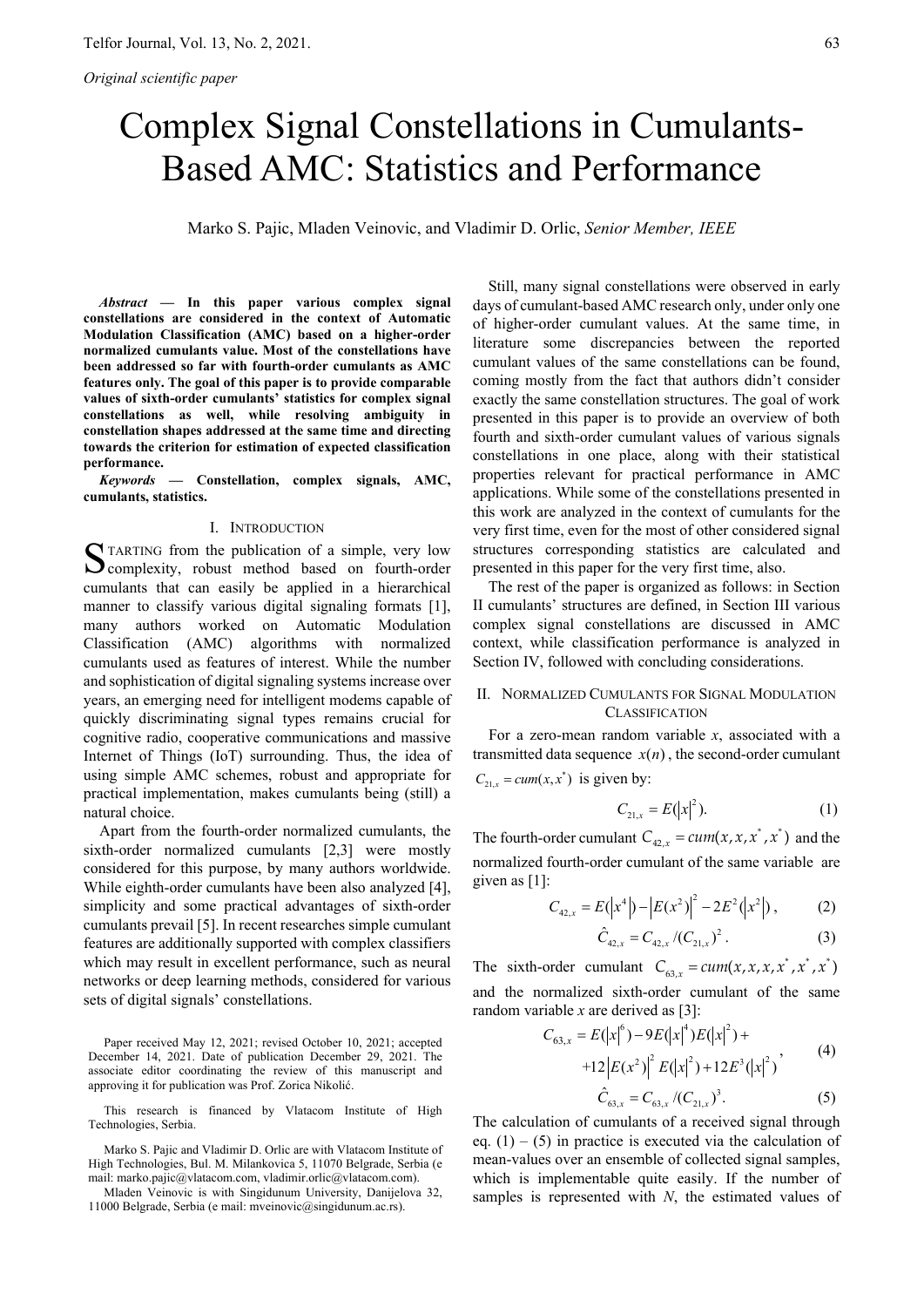normalized cumulants are always shaped with some portion of dispersion around expected (theoretical) values, proportionally to the value of *N*. This phenomenon was explored and described originally in [1], where the variance of the sample estimates of  $C_{42,x}$  for complex constellations, with  $N$  samples, is calculated as:

 $N \text{var}(C_{42,x}) = [m_{8,4} - m_{4,2}^2] + 4m_{2,1} [3m_{4,2}m_{2,1} - 2m_{6,3} + 2m_{2,1}^3]$ , (6)

with  $m_{k,m} = E[y^{k-m}(y^*)^m]$ . For real constellations, the

variance of the sample estimates of  $C_{42,x}$  is given by:

 $N \text{var}(C_{42,x}) = [m_{8,4} - m_{4,2}^2] + 6m_{2,1} [5m_{4,2}m_{2,1} - 2m_{6,3} + 3m_{2,1}^3]$ . (7) A similar conclusion was reported for the sixth-order cumulants in [6], where the variance of  $C_{63,x}$ , for complex signals with  *samples, is given with:* 

$$
N \text{ var}(C_{63,x}) = [m_{12,6} - m_{6,3}^2] + 9[m_{2,1}^2 (48m_{4,2}m_{2,1}^2 - 54m_{4,2}^2 + 96m_{2,1}^4 - 64m_{6,3}m_{2,1}) + m_{4,2}(9m_{4,2}^2 + 16m_{6,3}m_{2,1} , (8) - 2m_{8,4}) + m_{2,1}(17m_{8,4}m_{2,1} - 2m_{10,5})]
$$

while for real constellations, this variance is given by:  $N \text{ var}(C_{63,x}) = [m_{12,6} - m_{6,3}^2] + 9[m_{2,1}^2(384m_{4,2}m_{2,1}^2 - 126m_{4,2}^2)]$ 

+384
$$
m_{2,1}^4
$$
 -128 $m_{6,3}m_{2,1}$ )+ $m_{4,2}$ (9 $m_{4,2}^2$  +16 $m_{6,3}m_{2,1}$  . (9)  
-2 $m_{8,4}$ ) +  $m_{2,1}$ (25 $m_{8,4}m_{2,1}$  -2 $m_{10,5}$ )]

Thus, reported error variances are directly proportional with sample size *N* and take different values for different modulation formats.

While variances of the sample estimates of fourth-order cumulants for various Pulse Amplitude Modulation (PAM) constellations, along with a number of complex signal constellations were published in [1], variances of the sample estimates  $C_{63,x}$  of PAM signals were published for the first time just recently [7]. In general, the sixth-order cumulants were mostly observed in the context of QPSK, V.29 and just a few rectangular QAM constellations [2,8], along with BPSK signals [3,4], so variances of the sample estimates for many signal constellations remain published for  $C_{42x}$  only so far. It is of obvious interest to provide a comprehensive overview of various complex signal constellations'  $C_{63,x}$  estimates and variances also, in one place. At the same time, it is of interest to resolve possible discrepancies in numerical results reported, appearing as a consequence of using even slightly different constellation shapes by different authors, which occur frequently in the case of analyzing 8-point V.29 and Quadrature Amplitude Modulation (QAM) constellations, for example, or star QAM-16 and 16-point V.29 as another example. Clear identification in both visual and numerical context of constellations analyzed via cumulant properties should be provided, since in many cases visual representation only shows to be insufficient for repeatability of reported results [9]. Moreover, there is a number of complex signal constellations which have not been analyzed in the context of higher – order cumulants at all. For all the reasons mentioned, we calculate and in Table 1 we provide the set of theoretic cumulant values and their corresponding variances, for various modulation constellations. Some specific complex constellations included in Table 1 are

presented in Fig. 1 to Fig. 12, for additional precision in (both visual and numerical) identification.

## III. COMPLEX SIGNAL CONSTELLATIONS

There are many complex signal constellations whose  $\hat{C}_{63,x}$  value and corresponding variance is presented in Table 1 for the first time, starting from the standard rectangular QAM constellations (given with prefix "r" in Table 1), [10]. To the best of our knowledge, this would be the case for all rectangular QAM constellations having more than 256 symbols. Well known rectangular QAM constellations are presented in Fig. 1, while a rectangular QAM-8 structure used for this analysis is given in Fig. 2.

TABLE 1: THEORETICAL CUMULANT STATISTICS FOR REAL AND COMPLEX CONSTELLATIONS, AND VARIANCES OF THEIR SAMPLE ESTIMATES

| <b>Constellation</b> | $\hat{C}_{63}$ | $\overline{N}$ var $(C_{63,x})$<br>$\hat{C}_{42}$ |           | $N \text{var}(C_{42,x})$ |  |  |  |  |  |
|----------------------|----------------|---------------------------------------------------|-----------|--------------------------|--|--|--|--|--|
| <b>BPSK</b>          | 16.0000        | 5040.00                                           | $-2.0000$ | 36.00                    |  |  |  |  |  |
| PAM-4                | 12.1600        | 4612.00                                           | $-1.3600$ | 34.72                    |  |  |  |  |  |
| PAM-8                | 11.7600        | 4455.00                                           | $-1.2381$ | 32.27                    |  |  |  |  |  |
| <b>PAM-16</b>        | 11.6817        | 4419.70                                           | $-1.2094$ | 31.67                    |  |  |  |  |  |
| <b>PAM-32</b>        | 11.6632        | 4411.00                                           | $-1.2023$ | 31.52                    |  |  |  |  |  |
| <b>PAM-64</b>        | 11.6587        | 4409.00                                           | $-1.2006$ | 31.49                    |  |  |  |  |  |
| <b>QPSK</b>          | 4.0000         | 576.00                                            | $-1.0000$ | 12.00                    |  |  |  |  |  |
| rQAM-8               | 3.3300         | 485.72                                            | $-0.8900$ | 11.11                    |  |  |  |  |  |
| $(8,8)$ QAM-16       | 2.6814         | 401.09                                            | $-0.7800$ | 10.24                    |  |  |  |  |  |
| AMPM-8               | 2.5600         | 332.31                                            | $-0.7200$ | 9.54                     |  |  |  |  |  |
| (12,4) QAM-16        | 2.5000         | 404.16                                            | $-0.7711$ | 10.74                    |  |  |  |  |  |
| $rQAM-32$            | 2.1100         | 338.92                                            | $-0.6900$ | 9.70                     |  |  |  |  |  |
| rQAM-16              | 2.0800         | 332.31                                            | $-0.6800$ | 9.54                     |  |  |  |  |  |
| cQAM-8               | 2.0000         | 317.05                                            | $-0.6670$ | 9.33                     |  |  |  |  |  |
| $r$ OAM-128          | 1.9594         | 315.43                                            | $-0.6573$ | 9.31                     |  |  |  |  |  |
| rQAM-512             | 1.9240         | 309.92                                            | $-0.6494$ | 9.21                     |  |  |  |  |  |
| $V29c$ [1]           | 1.8400         | 298.00                                            | $-0.6400$ | 9.12                     |  |  |  |  |  |
| rQAM-64              | 1.7970         | 289.38                                            | $-0.6190$ | 8.82                     |  |  |  |  |  |
| rQAM-256             | 1.7345         | 279.84                                            | $-0.6047$ | 8.65                     |  |  |  |  |  |
| rQAM-1024            | 1.7193         | 277.52                                            | $-0.6012$ | 8.61                     |  |  |  |  |  |
| V29c (7200s)         | 1.5700         | 266.59                                            | $-0.5950$ | 8.76                     |  |  |  |  |  |
| V29                  | 1.4897         | 262.45                                            | $-0.5816$ | 8.75                     |  |  |  |  |  |
| $(4,4,4,4)$ QAM-16   | 0.7380         | 161.98                                            | $-0.4270$ | 6.94                     |  |  |  |  |  |
| sQAM-8               | 0.1600         | 116.92                                            | $-0.3600$ | 6.88                     |  |  |  |  |  |
| sQAM-16              | 0.1600         | 116.92                                            | $-0.3600$ | 6.88                     |  |  |  |  |  |

Star QAM-8 [11] and star QAM-16 [12] constellations (given with prefix "s" in Table 1) are analyzed for the first time in the context of cumulants also, and their structures are presented in Fig. 3 and Fig. 4, respectively.

Various circular QAM constellations, namely cQAM-8 (Table 1) with 8 symbols, or (12,4), (8,8) [13] and (4,4,4,4) [11] with 16 symbols, are analyzed in the context of (any) cumulants for the first time also. Their fourth and sixthorder cumulant statistics are presented for the first time in Table 1, to the best of our knowledge, while their structures are presented in Fig. 5 - Fig. 8, respectively.

While AMPM-8 constellation was considered under the fourth-order cumulants' statistics in [1], its sixth-order cumulant statistics, to the best of our knowledge, are given in Table 1 for the first time. The AMPM-8 constellation structure used for this analysis is presented in Fig. 9, formed in correspondence with [14].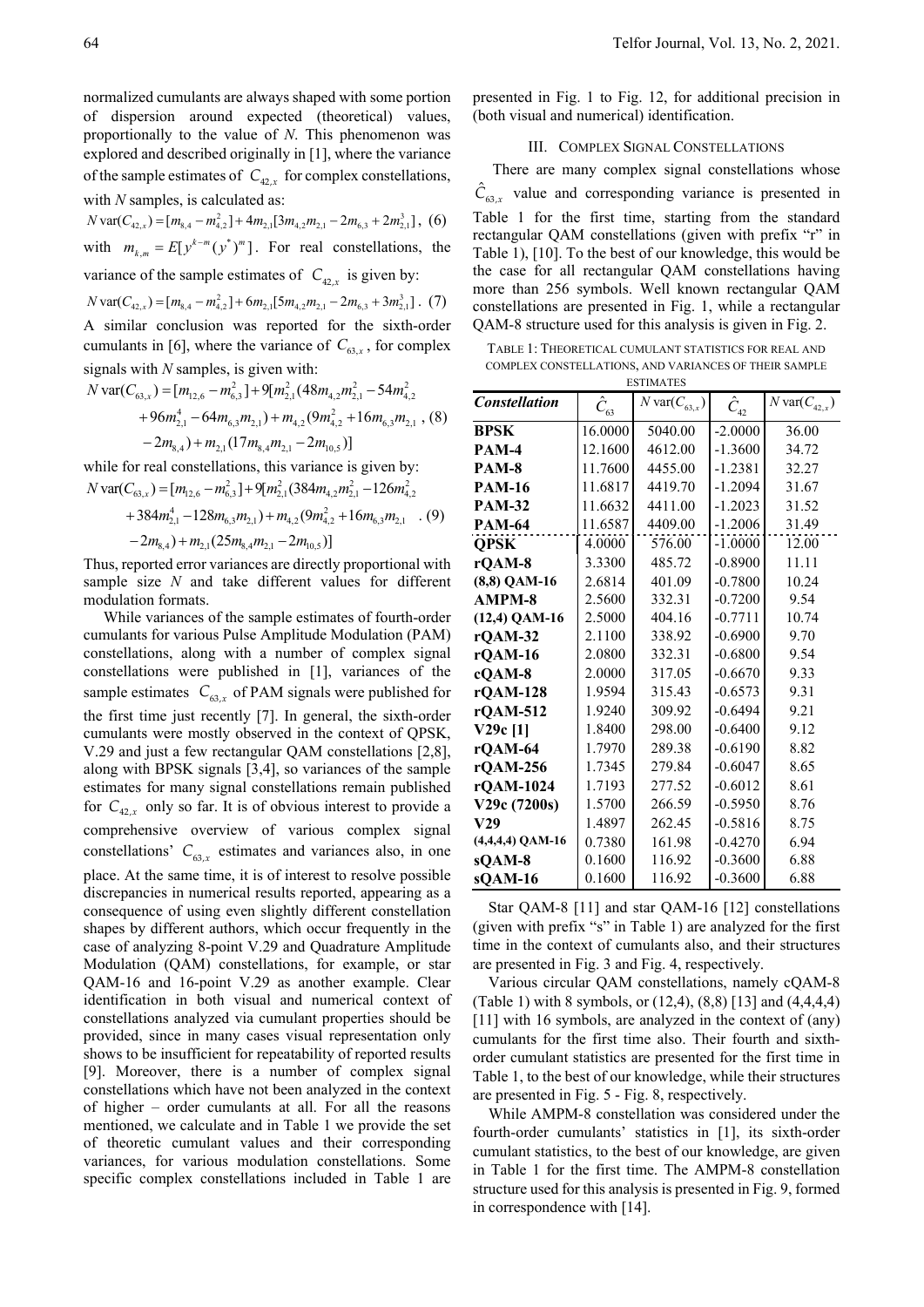



Fig. 2. Rectangular QAM-8 constellation.



Fig. 3. Star QAM-8 constellation.



Fig. 4. Star QAM-16 constellation.





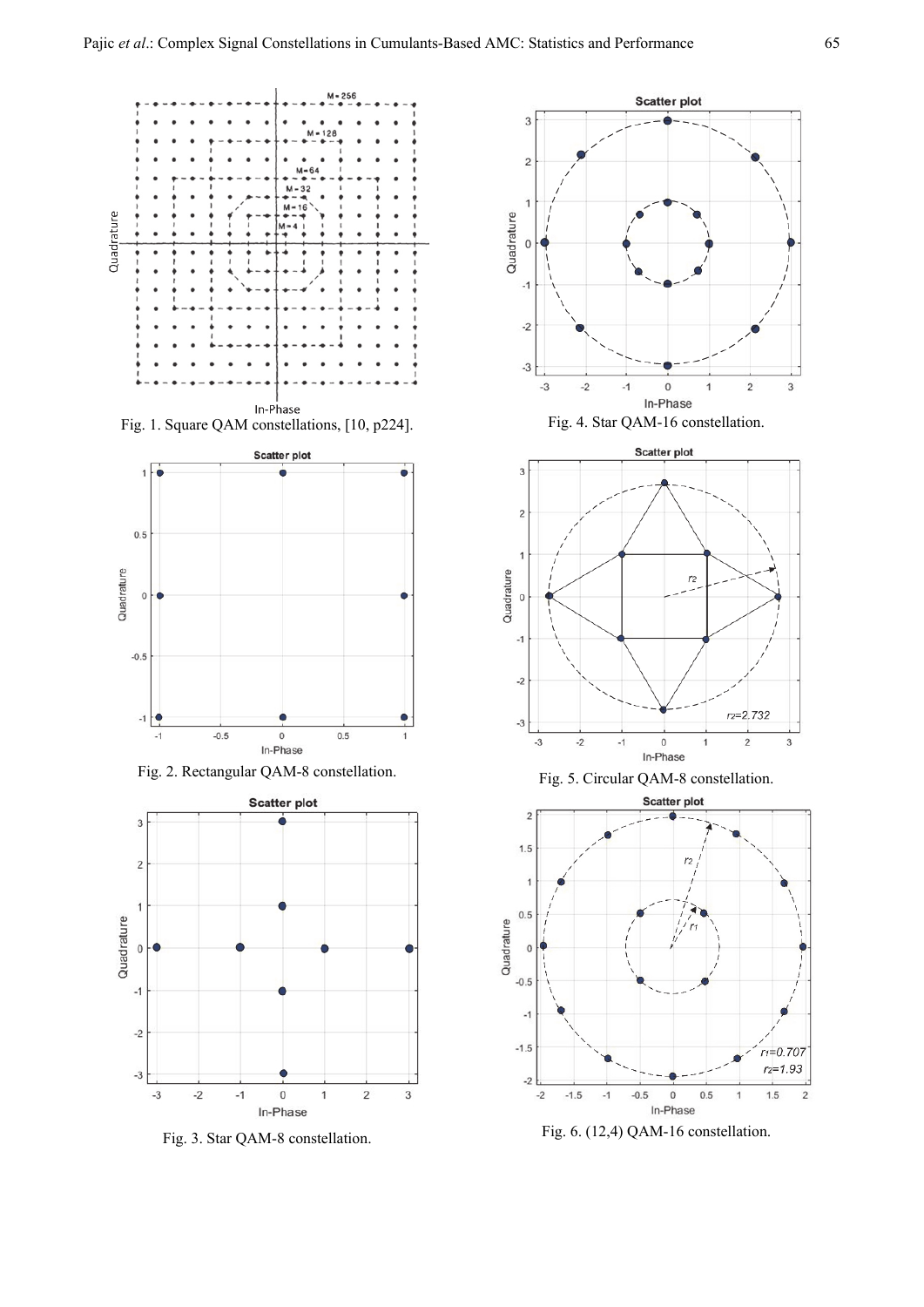





Fig. 8. (4,4,4,4) QAM-16 constellation.



Fig. 9. AMPM-8 constellation.







Fig. 11. V.29c (7200bps standard) constellation.



Fig. 12. V.29c in [1] constellation.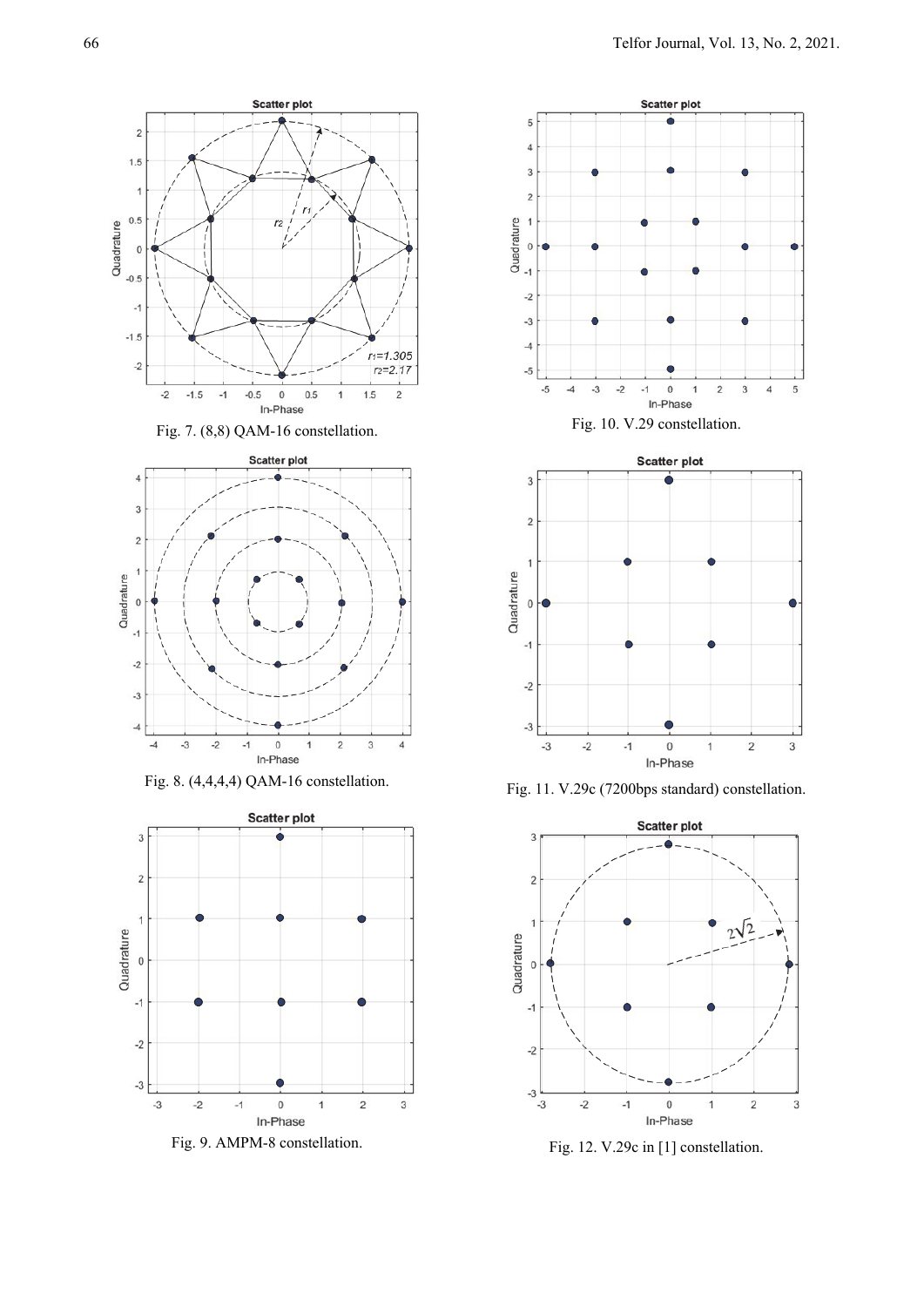Classical V.29, 16-point standard for 9600 bps data transmission over a 4-wire telephone channel [15], is given in Fig. 10. Its 8-point version, standard for 7200 bps communication modem within the same recommendation [15], is given in Fig. 11 and presented under label "V29c (7200s)" in Table 1. It is interesting to note that in [1] under the label V.29c somewhere different, non-standard constellation structure is used, differing from the standard one just slightly in terms of the amplitude of four symbols. Still, this small difference showed to be sufficient for resulting with completely different higher-order cumulants' statistics, as noted in Table 1. For the reasons of comparison, 8-point V.29 constellation from [1] is also included in this analysis, presented in Fig. 12 and Table 1 under the label "V29c [1]". For comparison with other sources addressing complex signal constellations, it should be also noted that rectangular QAM-32 corresponds with V.32 standard [16] signal, while rectangular QAM-128 also corresponds with V.33 (i.e. V.32bis) standard signal for 14400bps communication over a telephone network channel [17]. These constellations can be found under their alternative names in literature as well (in [1], for example).

### IV. AMC PERFORMANCE

Classification performance of higher-order normalized cumulants is explained through the numerical values of error variances from eq.  $(6) - (9)$  (corresponding with particular signal constellations), along with numerical values of distance between particular higher - order cumulants. As described in [3], the ratio  $\rho$  of standard deviation σ (i.e. square root of  $var(C_{63.x})$ , for AMC based on sixth-order cumulants, or square root of  $\text{var}(C_{42.x})$ , for fourth-order cumulants) and the distance *d* between  $\hat{C}_{63}$  (i.e.  $\hat{C}_{42}$  for fourth-order cumulants) values, given in Table 1, is used to describe the efficiency of an algorithm in distinguishing one signal constellation from another. For example, when distinguishing standard V.29 from rectangular QAM-16, difference between their  $\hat{C}_{63}$  values (1.4897 and 2.08, respectively) equals *d*=0.5903; standard deviations calculated from  $var(C_{63,x})$  are 16.20 and 18.22, respectively, leading to the numerical value of the ratio of standard deviation and the normalized cumulant distance equal to  $p=27.44$  for V.29 and  $p=30.86$  for OAM-16, respectively. The same analysis for the fourth-order cumulants shows that difference between  $\hat{C}_{42}$  values (-0.5816 and -0.68, respectively) equals *d*=0.0984; standard deviations calculated from  $var(C_{42.x})$  are 2.96 and 3.09, leading to the numerical value of  $p=30.08$  for V.29 and ρ=31.40 for QAM-16. Lower values of ρ achieved for the sixth-order cumulants mean that a better classification performance in distinguishing V.29 from rectangular QAM-16 signals is expected with the sixth-order cumulants. Some examples of expected performance in distinguishing between complex constellations having the same number of symbols, by using normalized higher-order cumulants, are given in Table 2. In order to confirm expectations resulting from the numerical values of

statistical parameters, a test of AMC is executed in conditions of AWGN channel, where the received signal sequence  $y(n)$  can be represented by:

$$
y(n) = x(n) + g(n), \qquad (10)
$$

with  $x(n)$  standing for transmitted symbols of an unknown constellation, and  $g(n)$  representing AWGN with a zero mean and variance of  $\sigma_g^2$ . For a zero-mean random variable *x*, associated with a transmitted data sequence  $x(n)$ , and a random variable *y* associated with a received sequence *y(n)*, normalized sixth- and fourth-order cumulants can be expressed in the following manner:

$$
\hat{C}_{63,x} = \frac{C_{63,y}}{(C_{21,y} - \sigma_g^2)^3},\tag{11}
$$

$$
\hat{C}_{42,x} = \frac{C_{42,y}}{(C_{21,y} - \sigma_g^2)^2}.
$$
 (12)

More rigorous communication channel conditions might include the presence of multipath fading, interference and other, apart from AWGN only [18].

TABLE 2: EXAMPLES OF EXPECTED AMC PERFORMANCE ESTIMATION AND COMPARISON.

| <b>Scenario</b>  |                |        |                         | $C_{42}$ |      |
|------------------|----------------|--------|-------------------------|----------|------|
|                  | d              | 0.5903 |                         | 0.0984   |      |
| V.29 vs rQAM-16  | σ              |        | 16.20 18.22 2.96 3.09   |          |      |
|                  | $p = \sigma/d$ |        | 27.44 30.86 30.08 31.40 |          |      |
|                  | d              | 3.1700 |                         | 0.5300   |      |
| sQAM-8 vs rQAM-8 | σ              |        | 10.81 22.04             | 2.62     | 3.33 |
|                  |                |        | 6.95                    | 4.94     | 6.28 |

We carried out the simulations through 2000 Monte Carlo trials and *N*=2000 received data samples were collected for AMC in each trial, where algorithms based on  $\hat{C}_{63}$  and  $\hat{C}_{42}$  values were tested in an AWGN channel, in scenario with modulation candidates considered from the set: {V.29, QAM-16}. The value of *N* was selected to match directly with the one used in simulations for complex constellations described in [3]. The AWGN channel was simulated with noise power  $\sigma_{g}^{2}$  considered to be known. Correct classification probability  $P_{CC}$  was calculated versus *SNR*, and Fig. 13 illustrates the results of simulation.

Results presented in Fig. 13 confirm the expectation of theoretical analysis: classification performance in considered scenario is slightly better with the sixth-order cumulants, indeed. Additionally, one interesting property of  $\hat{C}_{63}$  explained in [7], the presence of bias for PAM signals, which improves the classification of these signals significantly in comparison with  $\hat{C}_{42}$  - based AMC, can be verified in an experiment with an expanded set of constellation candidates. Again, simulations through 2000 Monte Carlo trials were carried out, with both algorithms tested in AWGN channel conditions, this time in scenario with modulation candidates from the set: {V.29, QAM-16, PAM-16}, and results are presented in Fig. 14.